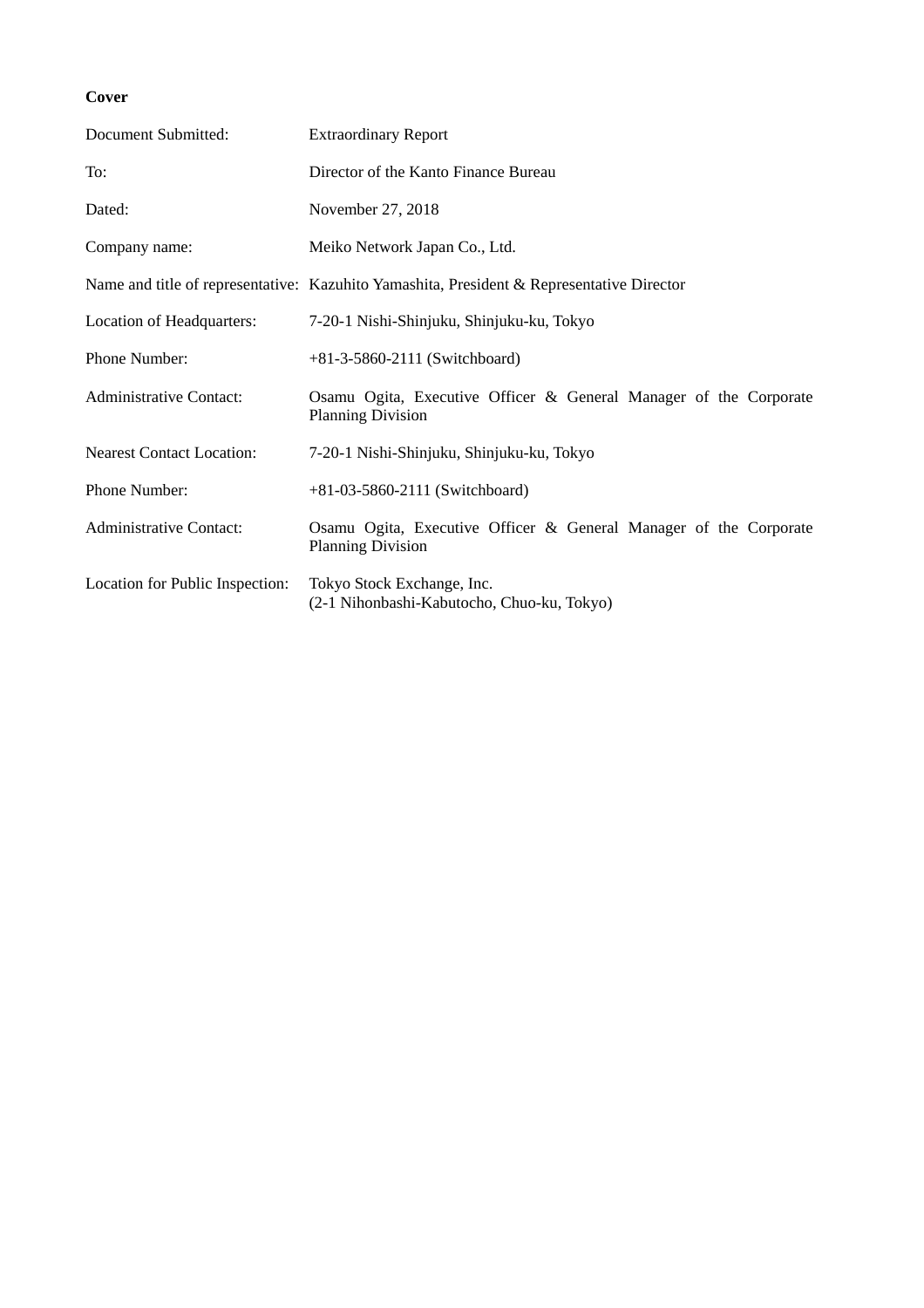## 1. Reasons for Submission

At the Ordinary General Meeting of Shareholders of Meiko Network Japan Co., Ltd, held November 22, 2018, matters to be resolved were approved. Accordingly, the Company is submitting this extraordinary report pursuant to the provisions of Article 24-5, Paragraph 4 of the Financial Instruments and Exchange Act and Article 19, Paragraph 2, Item 9-2 of the Cabinet Office Ordinance on the Disclosure of Corporate Affairs, etc.

2. Announcement Details

- (1) Date of the General Meeting of Shareholders November 22, 2018
- (2) Details of Matters to be Resolved Proposal No. 1: Partial Amendments to the Articles of Incorporation In order to prepare for future business diversification, the Company will add business purposes in Article 2 (Purpose) of the current Articles of Incorporation.

## Proposal No. 2: Election of Six (6) Directors It was proposed that Hirotake Watanabe, Kazuhito Yamashita, Koshi Horiuchi, Yukie Osaka, Masahiro Harada and Noriko Yao be elected as Directors.

## Proposal No. 3: Election of Two (2) Corporate Auditors It was proposed that Kazuya Matsushita and Takao Oguchi be elected as Corporate Auditors.

(3) Number of Votes For and Against the Proposals, Number of Abstentions, Requirements for Approving the Matters to be Resolved, and Results.

| Matters to be Resolved                                                    | For (Votes) | Against (Votes) | Abstentions (Votes) | Approval<br>Requirements | Results of Vote and<br>Share For (and<br>Against) (%) |
|---------------------------------------------------------------------------|-------------|-----------------|---------------------|--------------------------|-------------------------------------------------------|
| Proposal No. 1:<br>Partial Amendments to the<br>Articles of Incorporation | 180,015     | 958             | 16                  | $*1$                     | Approved: 97.74                                       |
| Proposal No. 2:<br>Election of Six (6) Directors                          |             |                 |                     |                          |                                                       |
| Hirotake Watanabe                                                         | 179,096     | 1,879           | 16                  |                          | Approved: 97.24                                       |
| Kazuhito Yamashita                                                        | 179,610     | 1,365           | 16                  |                          | Approved: 97.52                                       |
| Koshi Horiuchi                                                            | 179,565     | 1,410           | 16                  | $*2$                     | Approved: 97.49                                       |
| Yukie Osaka                                                               | 179,442     | 1,533           | 16                  |                          | Approved: 97.42                                       |
| Masahiro Harada                                                           | 179,473     | 1,502           | 16                  |                          | Approved: 97.44                                       |
| Noriko Yao                                                                | 179,542     | 1,433           | 16                  |                          | Approved: 97.48                                       |
| Proposal No. 3:<br>of<br>Election<br>(2)<br>Two                           |             |                 |                     |                          |                                                       |
| <b>Corporate Auditors</b><br>Kazuya Matsushita                            | 160,359     | 20,615          | 16                  | $*2$                     | Approved: 87.06                                       |
| Takao Oguchi                                                              | 165,260     | 15,714          | 16                  |                          | Approved: 89.72                                       |

\*1: Approval requires the attendance at the meeting of shareholders representing one-third or more of the voting rights of shareholders who are entitled to vote, and a vote in favor of the proposal by a two-third majority of said shareholders.

\*2: Approval requires the attendance at the meeting of shareholders representing one-third or more of the voting rights of shareholders who are entitled to vote, and a vote in favor of the proposal by a simple majority of said shareholders.